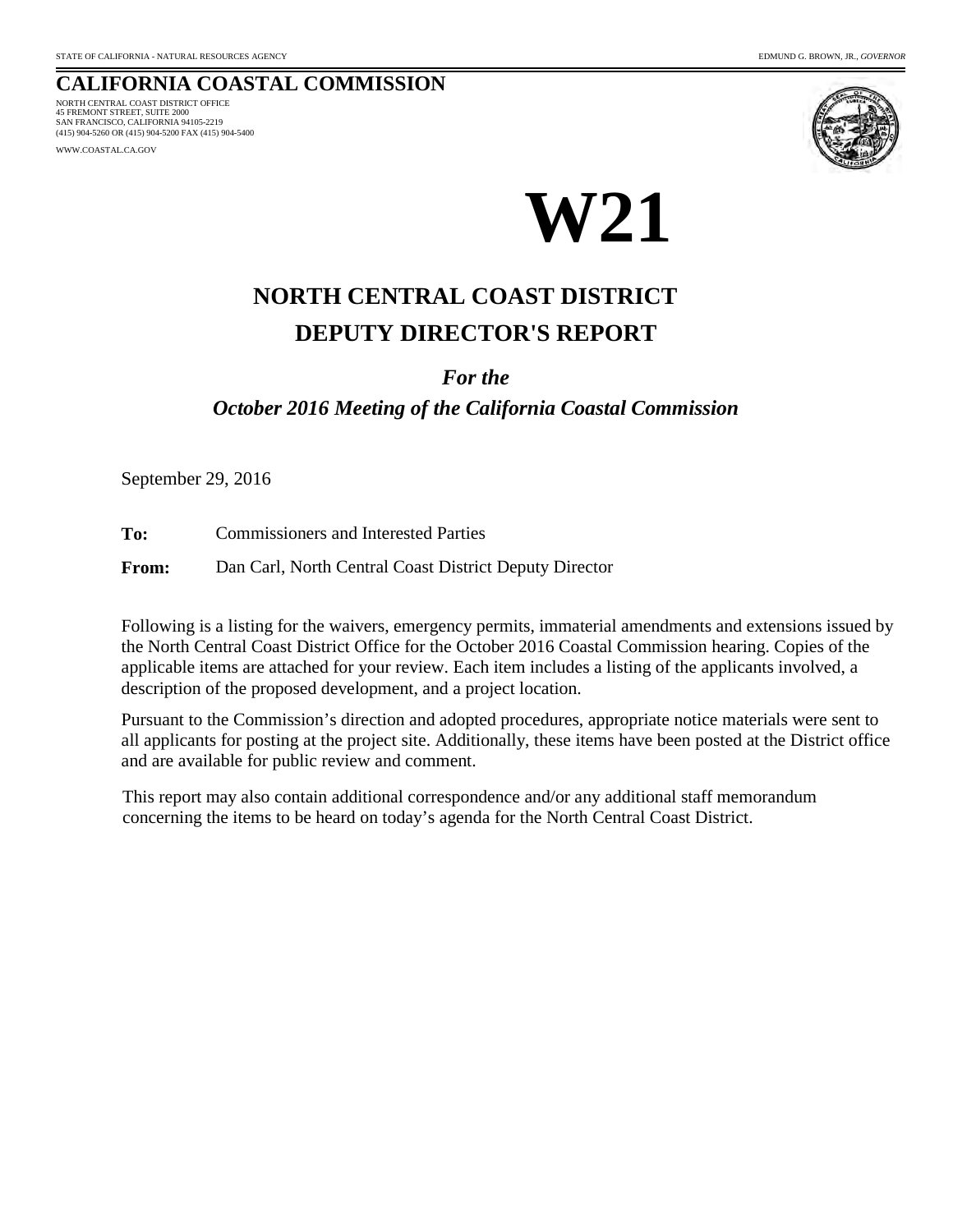## **DE MINIMIS WAIVERS**

The Executive Director has determined that the following developments do not require a coastal development permit pursuant to Section 30624.7 of the California Coastal Act of 1976.

| <b>Applicant</b>                                     | <b>Project Description</b>                                                                                                                                                                                                                                                                                                 | <b>Project Location</b>                                            |
|------------------------------------------------------|----------------------------------------------------------------------------------------------------------------------------------------------------------------------------------------------------------------------------------------------------------------------------------------------------------------------------|--------------------------------------------------------------------|
| $2-16-0209-W$<br>Chris and Nina<br><b>Buchbinder</b> | Remodel of existing single-family residence<br>including expansion of the building area by<br>73 square feet, conversion of a portion of the<br>detached garage into a studio /guest room,<br>replacement of the septic system, and<br>demolition and reconstruction of the existing<br>wood deck and deck retaining walls | 185 Seadrift Rd, Stinson Beach, Ca 94970<br>$(APN(s): 195-031-29)$ |